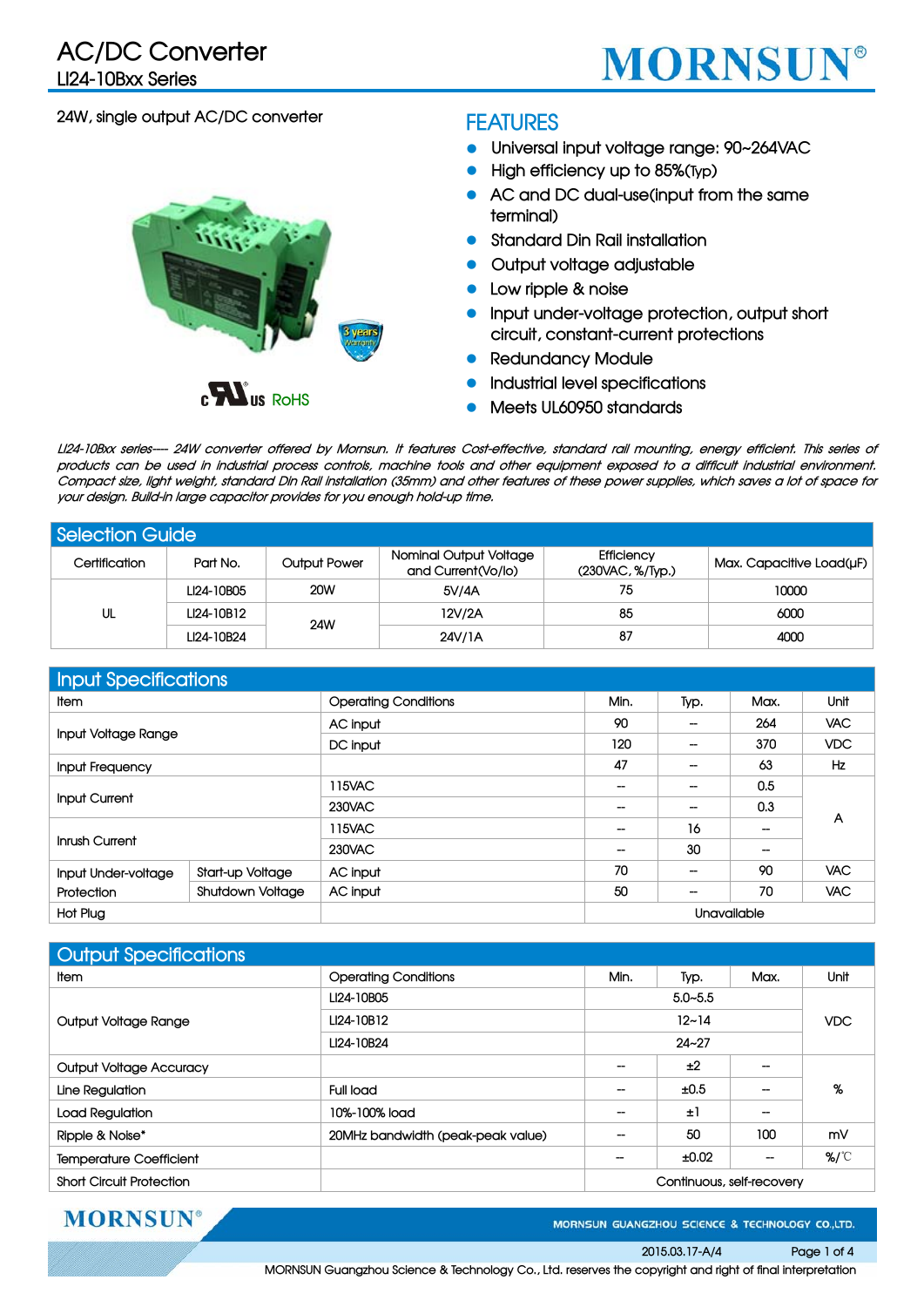# **AC/DC Converter**

# **LI24-10Bxx Series**



|                                    | LI24-10B05                                                                                                                              |   | 4.4                      |     |            |  |
|------------------------------------|-----------------------------------------------------------------------------------------------------------------------------------------|---|--------------------------|-----|------------|--|
| <b>Constant-current Protection</b> | LI24-10B12                                                                                                                              |   | 2.4                      |     | Α          |  |
|                                    | LI24-10B24                                                                                                                              |   | 1.3                      |     |            |  |
|                                    | LI24-10B05                                                                                                                              |   |                          | 6.5 |            |  |
| Over-voltage Protection            | LI24-10B12                                                                                                                              |   | --                       | 20  | <b>VDC</b> |  |
|                                    | LI24-10B24                                                                                                                              |   | --                       | 30  |            |  |
| Min. Load                          |                                                                                                                                         | 0 | $\overline{\phantom{a}}$ |     | %          |  |
| Hold-up Time                       | 230VAC input                                                                                                                            |   | 80                       |     | ms         |  |
|                                    | Note: * Dinnle and noise are money weal by "navallel eable" mothod please see AC DC Convertor Anglication Notes for specific enorgition |   |                          |     |            |  |

**Note: \* Ripple and noise are measured by "parallel cable" method, please see AC-DC Converter Application Notes for specific operation.**

## **General Specifications**

| <b>Sorioral oppositionist is</b> |              |                             |                                |                          |        |               |  |
|----------------------------------|--------------|-----------------------------|--------------------------------|--------------------------|--------|---------------|--|
| <b>Item</b>                      |              | <b>Operating Conditions</b> | Min.                           | Typ.                     | Max.   | Unit          |  |
| <b>Isolation Voltage</b>         | Input-output | Test time: 1 min            | 3000                           |                          |        | <b>VAC</b>    |  |
|                                  | $Input =$    |                             | 1500                           | $\overline{\phantom{a}}$ | --     |               |  |
| <b>Operating Temperature</b>     |              |                             | $-25$                          |                          | $+70$  | $^{\circ}$ C  |  |
| Storage Temperature              |              |                             | $-25$                          | $\overline{\phantom{a}}$ | $+105$ |               |  |
| <b>Storage Humidity</b>          |              |                             |                                |                          | 95     | %RH           |  |
| <b>Switching Frequency</b>       |              |                             |                                | 60                       |        | KHz           |  |
| <b>Power Derating</b>            |              | $0^\circ$ C ~-25 $^\circ$ C | 2.4                            | --                       |        | $\frac{9}{2}$ |  |
|                                  |              | +50℃~+70℃ (LI24-10B05)      | 3                              |                          |        |               |  |
|                                  |              | +55°C~+70°C (others)        | 4                              |                          |        |               |  |
| <b>Safety Standard</b>           |              |                             | IEC60950/EN60950/UL60950       |                          |        |               |  |
| <b>Safety Certification</b>      |              |                             | UL60950                        |                          |        |               |  |
| <b>Safety Class</b>              |              |                             | CLASS <sub>I</sub>             |                          |        |               |  |
| <b>MTBF</b>                      |              |                             | MIL-HDBK-217F@25 ℃ > 300.000 h |                          |        |               |  |

| <b>Physical Specifications</b> |                                            |  |  |  |  |  |
|--------------------------------|--------------------------------------------|--|--|--|--|--|
| Casing Material                | heat-resistant plastic (UL94-V0) and metal |  |  |  |  |  |
| Dimension                      | Refer to the Dimensions                    |  |  |  |  |  |
| Weight                         | 170(Typ.)±20 g                             |  |  |  |  |  |
| Cooling Method                 | Free convection                            |  |  |  |  |  |

| <b>EMC Specifications</b> |                                                                      |                              |                  |  |  |  |
|---------------------------|----------------------------------------------------------------------|------------------------------|------------------|--|--|--|
| <b>EMI</b>                | <b>CE</b>                                                            | CISPR22/EN55022, CLASS B     |                  |  |  |  |
|                           | RE                                                                   | CISPR22/EN55022, CLASS B     |                  |  |  |  |
| <b>EMS</b>                | <b>ESD</b>                                                           | IEC/EN61000-4-2<br>±4KV/±8KV | Perf. Criteria B |  |  |  |
|                           | <b>RS</b>                                                            | IEC/EN61000-4-3<br>3V/m      | perf. Criteria A |  |  |  |
|                           | EFT                                                                  | IEC/EN61000-4-4<br>±1kV      | perf. Criteria B |  |  |  |
|                           | Surge                                                                | IEC/EN61000-4-5<br>±1KV/±2KV | perf. Criteria B |  |  |  |
|                           | CS                                                                   | IEC/EN61000-4-6<br>10 Vr.m.s | perf. Criteria A |  |  |  |
|                           | <b>PFM</b>                                                           | IEC/EN61000-4-8<br>10A/m     | perf. Criteria A |  |  |  |
|                           | Voltage dips, short interruptions<br>and voltage variations immunity | IEC/EN61000-4-11 0%-70%      | perf. Criteria B |  |  |  |

**MORNSUN** 

MORNSUN GUANGZHOU SCIENCE & TECHNOLOGY CO.,LTD.

**2015.03.17-A/4 Page 2 of 4**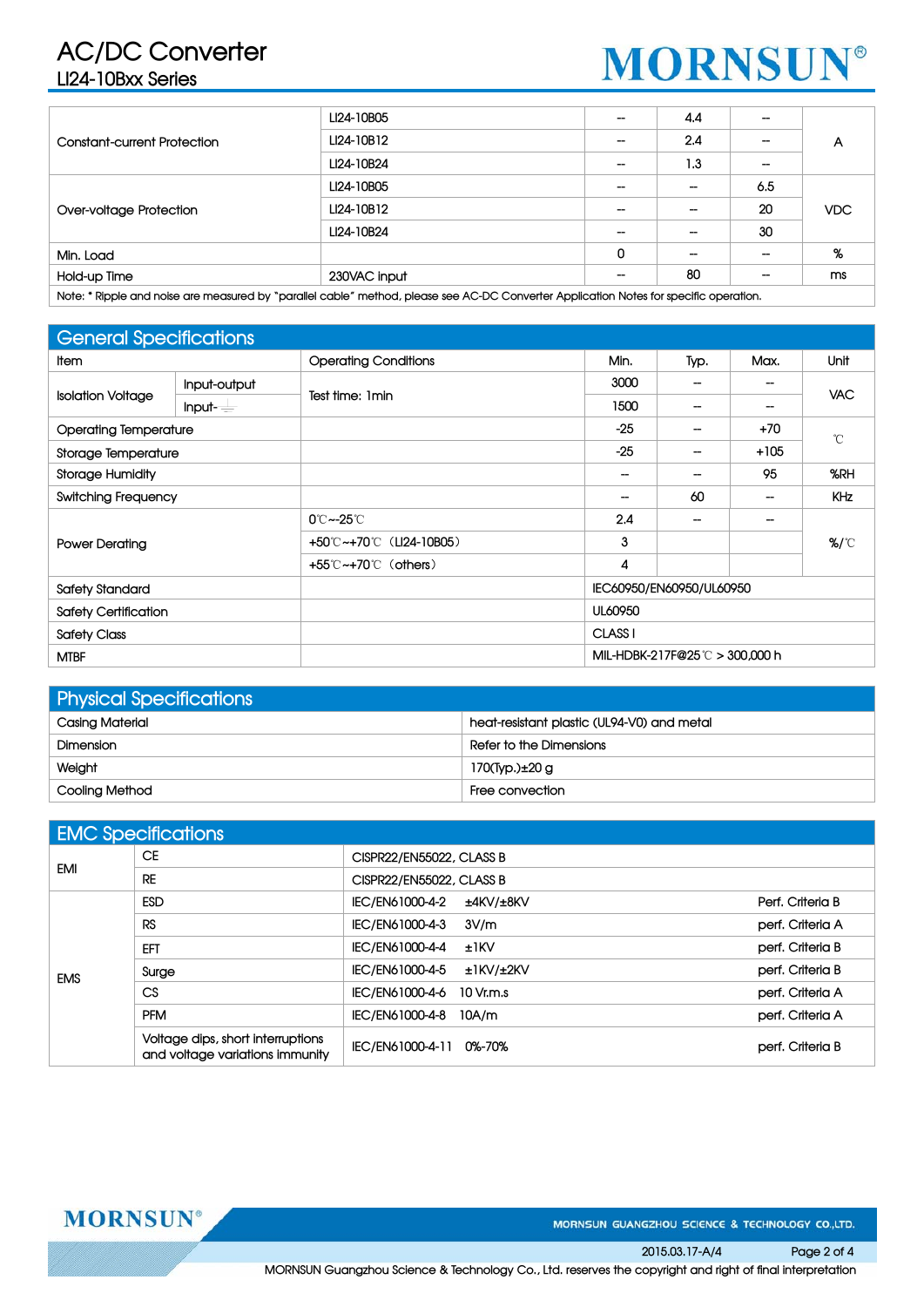# **AC/DC Converter**

# **LI24-10Bxx Series**

# **MORNSUN®**

#### **Product Characteristic Curve**



**Note:** ①**Input voltage should be derated based on temperature derating when it is 90~100VAC/240~264 VAC/340~370VDC;** ②**This product is suitable for use in natural air cooling environments, if in a closed environment, please contact our company's FAE.**



### **Design Reference**

#### **1. Typical application circuit**



#### **2. Remote control Applications circuit**



#### **Efficiency Vs Output Load(Vin=230VAC)**



**Note:**

**1. Vin: 90 - 264VAC or 120 - 370VDC;**

**2. Adj: Adjusting terminal of output voltage. Users can adjust any load freely within the range of output voltage according to your own need.**

#### **Note:**

**1. Two same Din Rail power supplies are in use of parallel connection application,Vin1 and Vin2 are both 90-264VAC or 120-370VDC;**

**2. Adj: Adjusting terminal of output voltage. Users can adjust any load freely within the range of output voltage according to your own need.**

**3. When AC-DC2's output voltage is a little lower than AC-DC1's, AC-DC2 is becoming a spare power supply for load, as Vin1 is off or AC-DC1 is in fault.**

**4. When Vin1 and Vin2 are supplying power to Din Rail power supply alternately, Din Rail power supply will work alternately and supply power to load sostenuto.**

**3.For more information about Mornsun EMC Filter products, please visit www.mornsun-power.com to download the Selection Guide of EMC Filter**



MORNSUN GUANGZHOU SCIENCE & TECHNOLOGY CO.,LTD

**2015.03.17-A/4 Page 3 of 4**